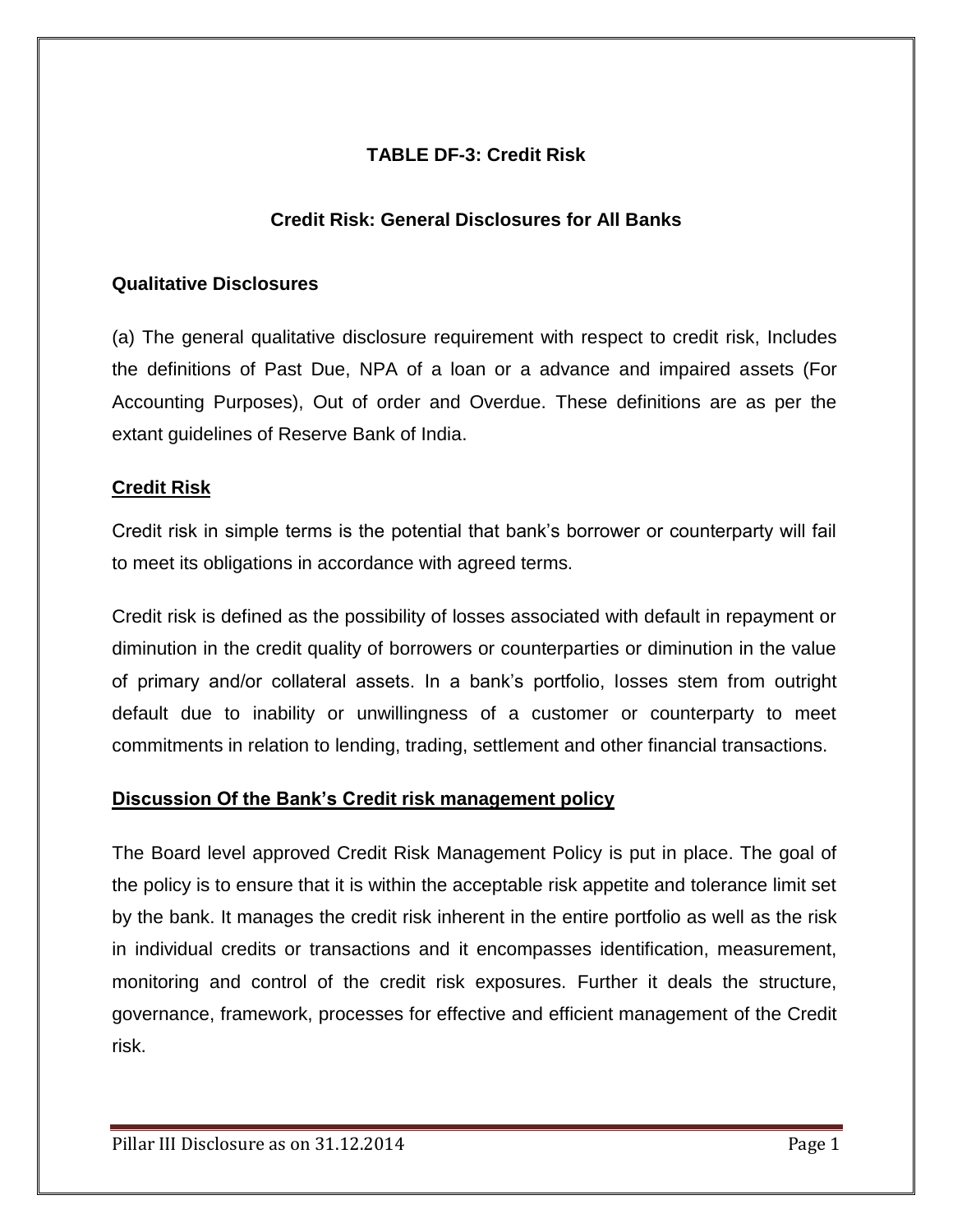# **Quantitative Disclosures**

b) Total gross credit risk exposures, Fund based and Non-fund based separately.

| <b>Credit Risk Exposures</b>           | $(7 \text{ In}$ Lacs) |
|----------------------------------------|-----------------------|
| Fund Based *                           | 2051371.10            |
| Non Fund Based                         | 163527.22             |
| <b>Total Fund &amp; Non Fund Based</b> | 2214898.32            |

\* It includes loans/advances; fixed assets, other assets, cash, bank balances, balance with RBI and investments.

C) Geographic distribution of exposures, Fund based and Non-fund based separately

 $($ ₹ in lacs)

| <b>STATE NAME</b>    | <b>FUNDED</b> | <b>NON-FUNDED</b> | <b>TOTAL</b> |
|----------------------|---------------|-------------------|--------------|
| <b>ANDHRA</b>        |               |                   |              |
| <b>PRADESH</b>       | 95600.74      | 11888.61          | 107489.35    |
| <b>CHATTISGARH</b>   | 647.18        | 40.33             | 687.51       |
| <b>DELHI</b>         | 52460.74      | 14718.49          | 67179.23     |
| <b>GUJARAT</b>       | 24811.09      | 841.38            | 25652.47     |
| <b>HARYANA</b>       | 1425.71       | 1301.70           | 2727.41      |
| JHARKHAND            | 304.43        | 23.00             | 327.43       |
| KARNATAKA            | 158397.80     | 4330.78           | 162728.58    |
| <b>KERALA</b>        | 16442.44      | 73.37             | 16515.81     |
| MADHYA               |               |                   |              |
| <b>PRADESH</b>       | 1415.60       | 125.13            | 1540.73      |
| <b>MAHARASHTRA</b>   | 244829.61     | 46597.97          | 291427.58    |
| <b>ORISSA</b>        | 222.58        | 5.14              | 227.72       |
| <b>PUDUCHERRY</b>    | 7908.95       | 489.20            | 8398.15      |
| <b>RAJASTHAN</b>     | 2522.67       | 5.00              | 2527.67      |
| TAMIL NADU           | 739078.17     | 45166.66          | 784244.83    |
| <b>TELANGANA</b>     | 84867.94      | 33010.60          | 117878.54    |
| <b>UTTAR PRADESH</b> | 605.21        | 11.00             | 616.21       |
| <b>WEST BENGAL</b>   | 10777.58      | 4898.86           | 15676.44     |
| <b>Grand Total</b>   | 1442318.44    | 163527.22         | 1605845.66   |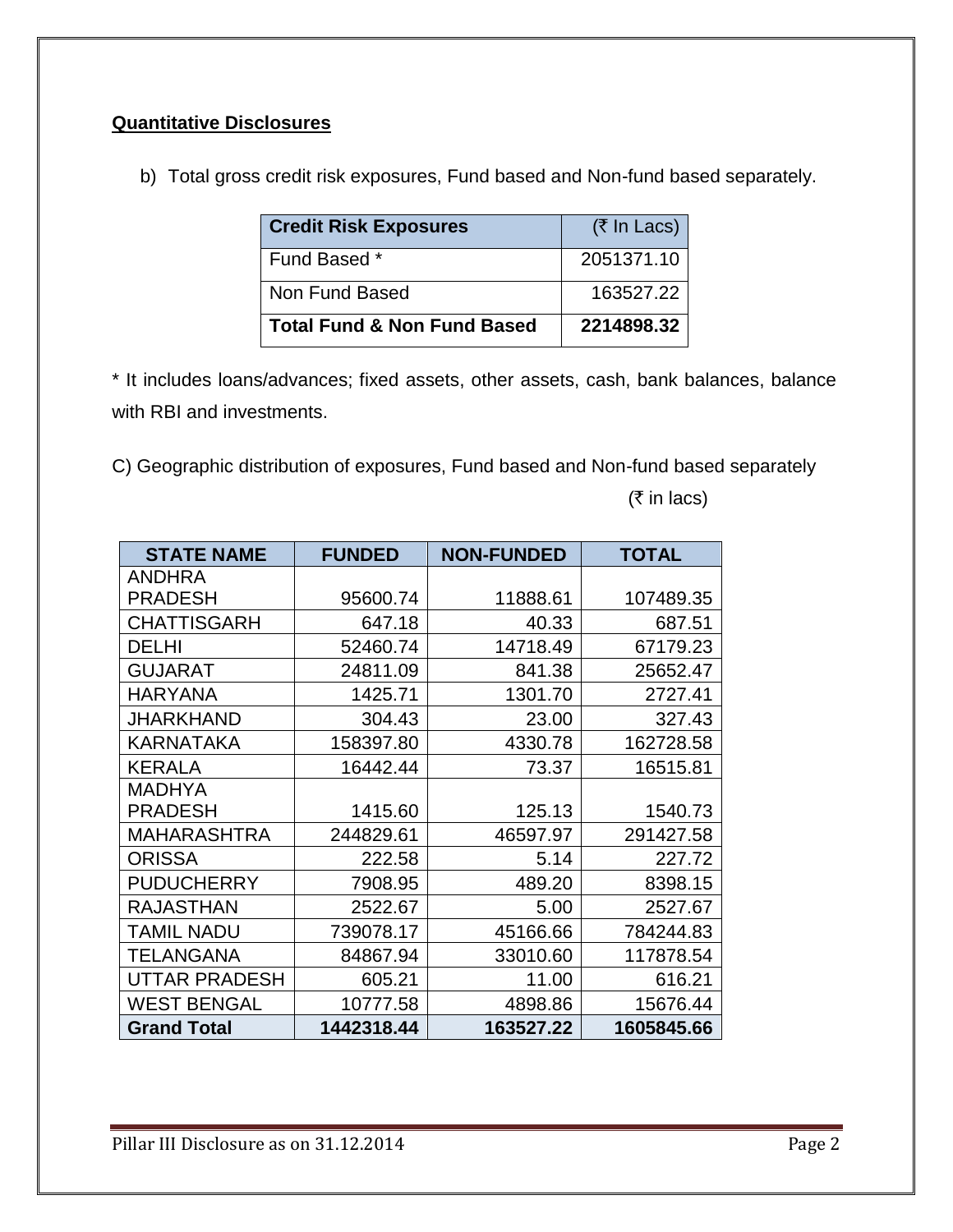| d) Industry Wise distribution of Exposures, Fund based and Non fund based. |  |  |  |
|----------------------------------------------------------------------------|--|--|--|
|                                                                            |  |  |  |

|                |                                                                                  |               | Non-          |              | $%$ of<br><b>Gross</b> |
|----------------|----------------------------------------------------------------------------------|---------------|---------------|--------------|------------------------|
| S.NO           | <b>Industry Name</b>                                                             | <b>Funded</b> | <b>Funded</b> | <b>Total</b> | <b>Credit</b>          |
| 1              | Mining and Quarrying                                                             | 20359.90      | 385.82        | 20745.72     | 1.29                   |
| $\overline{2}$ | <b>Food Processing</b>                                                           | 46457.89      | 10831.20      | 57289.09     | 3.57                   |
| 3              | Beverages (excluding Tea &<br>Coffee) and Tobacco                                | 7403.66       | 0.00          | 7403.66      | 0.46                   |
| 4              | <b>Textiles</b>                                                                  | 91957.75      | 7929.02       | 99886.77     | 6.22                   |
| 5              | Leather and Leather products                                                     | 462.35        | 4.00          | 466.35       | 0.03                   |
| 6              | Wood and Wood Products                                                           | 8555.90       | 11599.74      | 20155.64     | 1.26                   |
| $\overline{7}$ | Paper and Paper Products                                                         | 10961.73      | 304.44        | 11266.17     | 0.70                   |
| 8              | Petroleum (non-infra), Coal<br>Products (non-mining) and Nuclear<br><b>Fuels</b> | 164.98        | 0.00          | 164.98       | 0.01                   |
| 9              | <b>Chemicals and Chemical Products</b><br>(Dyes, Paints, etc.)                   | 23348.79      | 19256.23      | 42605.02     | 2.65                   |
| 10             | Rubber, Plastic and their Products                                               | 6323.11       | 1193.69       | 7516.80      | 0.47                   |
| 11             | <b>Glass &amp; Glassware</b>                                                     | 2591.36       | 5.67          | 2597.03      | 0.16                   |
| 12             | <b>Cement and Cement Products</b>                                                | 14947.68      | 167.50        | 15115.18     | 0.94                   |
| 13             | <b>Basic Metal and Metal Products</b>                                            | 77929.29      | 19691.62      | 97620.91     | 6.08                   |
| 14             | All Engineering                                                                  | 18129.52      | 10534.47      | 28663.99     | 1.78                   |
| 15             | Vehicles, Vehicle Parts and<br><b>Transport Equipments</b>                       | 4661.49       | 77.74         | 4739.23      | 0.30                   |
| 16             | Gems and Jewellery                                                               | 10440.83      | 590.00        | 11030.83     | 0.69                   |
| 17             | Construction                                                                     | 173.17        | 0.00          | 173.17       | 0.01                   |
| 18             | Infrastructure                                                                   | 131677.49     | 20471.75      | 152149.24    | 9.47                   |
| 19             | <b>Other Industries</b>                                                          | 24332.50      | 2110.58       | 26443.08     | 1.65                   |
|                | <b>Residual Advance</b>                                                          | 941439.05     | 58373.75      | 999812.80    | 62.26                  |
|                | <b>Grand Total</b>                                                               | 1442318.44    | 163527.22     | 1605845.66   |                        |

 $($   $\bar{z}$  in lakhs)

Note: The industries break-up given on the same lines as prescribed for DSB returns. Residual advances are educational loans, aviation sector, Housing loans, Gold loans, Loan against deposits, Personnel loan, staff loan, consumer loans, vehicle loans, etc., The Industries which has crossed 5% of gross credit exposure are: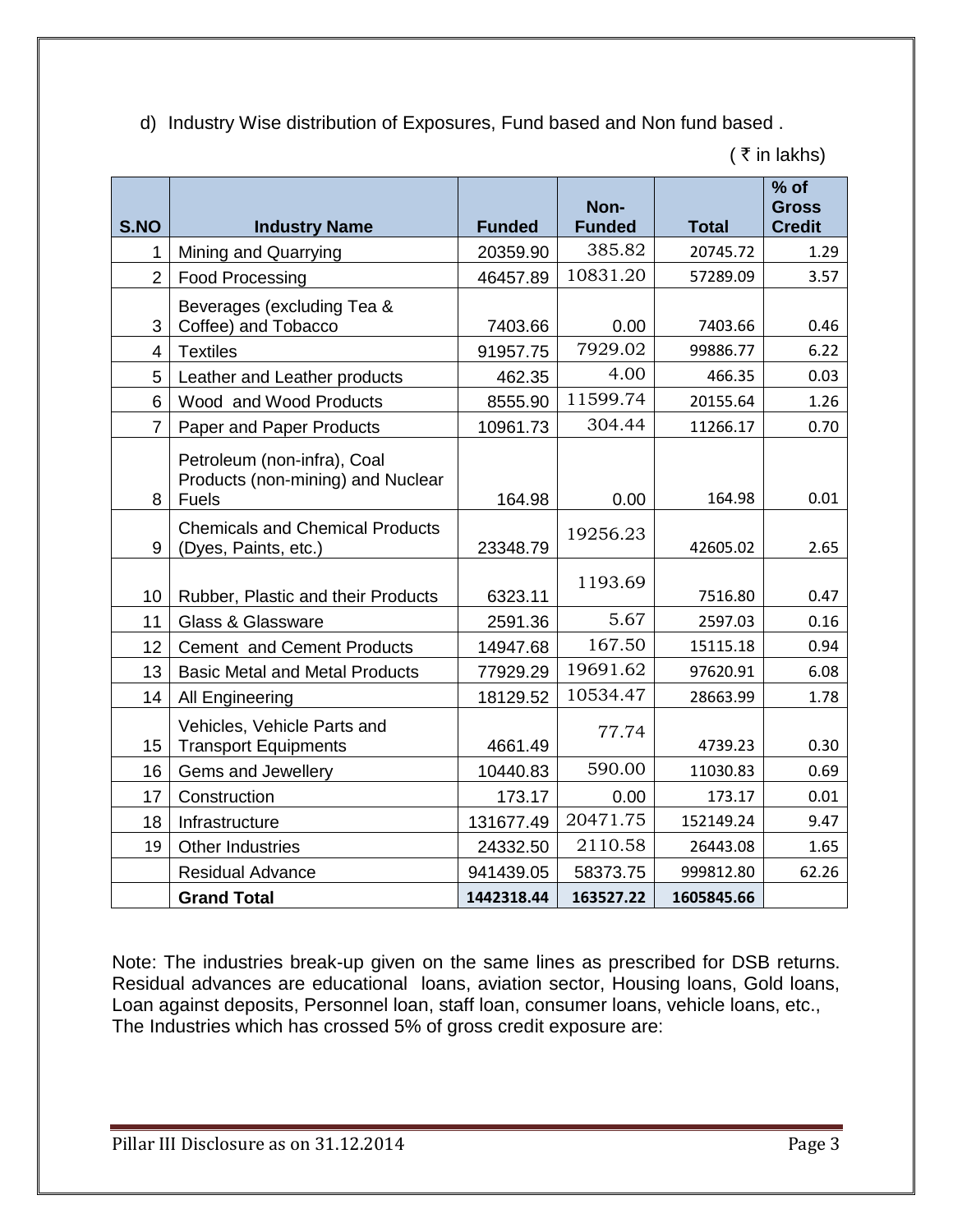- a) Textiles 6.22%
- b) Basic Metal and Metal Products 6.08%
- c) Infrastructure-9.47%

### **e) Residual Contractual maturity breakdown of assets**

 $(\bar{\bar{\tau}}$  in Lacs)

|                         | Cash           | <b>Balance</b><br><b>With RBI</b> | <b>Balance</b><br>With<br><b>Other</b><br><b>Banks</b> | <b>Investments</b> | <b>Advances</b> | <b>Fixed</b><br><b>Assets</b> | <b>Other</b><br><b>Assets</b> |
|-------------------------|----------------|-----------------------------------|--------------------------------------------------------|--------------------|-----------------|-------------------------------|-------------------------------|
| <b>Overdue to Day 1</b> | 30327.74       | 876.82                            | 3037.31                                                | 7625.48            | 16946.9         | $\mathbf{0}$                  | 3823.21                       |
| 2-7 Days                | 0              | 1600.16                           | $\mathbf 0$                                            | 10639.73           | 39646.84        | $\Omega$                      | 446.42                        |
| 8-14 Days               | $\overline{0}$ | 1096.59                           | $\mathbf 0$                                            | 6356.92            | 50073.41        | $\mathbf 0$                   | 519.93                        |
| 15-28 Days              | $\mathbf{0}$   | 1190.58                           | $\mathbf 0$                                            | 6901.81            | 76196.47        | $\mathbf 0$                   | 1038.52                       |
| 29 Days to 3 Months     | $\overline{0}$ | 5009.03                           | 0                                                      | 41707              | 270856.1        | $\mathbf{0}$                  | 4603.18                       |
| 3-6 Months              | $\overline{0}$ | 10772.83                          | $\overline{0}$                                         | 112165.6           | 89230.46        | $\mathbf{0}$                  | 6682.9                        |
| <b>6 Months-1 Year</b>  | 0              | 17556.76                          | $\overline{0}$                                         | 109324.5           | 162360.3        | $\mathbf{0}$                  | O                             |
| 1-3 Years               | $\mathbf 0$    | 23118.79                          | 542.25                                                 | 151320.4           | 561564.5        | $\overline{0}$                | 69796.54                      |
| 3-5 Years               | $\overline{0}$ | 4872.71                           | $\overline{0}$                                         | 59435.77           | 58075.4         | $\Omega$                      | 83.09                         |
| <b>Over 5 Years</b>     | $\overline{0}$ | 10633.91                          | $\mathbf 0$                                            | 127320.4           | 94535.21        | 20950.88                      | 4678.09                       |
| <b>Total</b>            | 30327.74       | 76728.18                          | 3579.56                                                | 632797.6           | 1419486         | 20950.88                      | 91671.88                      |

# **Asset Quality**

f) Amount of NPAs (Gross) ( $\bar{\tau}$  in Lacs)

| Substandard | 19374.59 |
|-------------|----------|
| Doubtful 1  | 15134.49 |
| Doubtful 2  | 12315.67 |
| Doubtful 3  | 1426.49  |
| Loss        | 833.89   |
| Total       | 49085.13 |

g) Net NPAs **₹** 33661.16 Lacs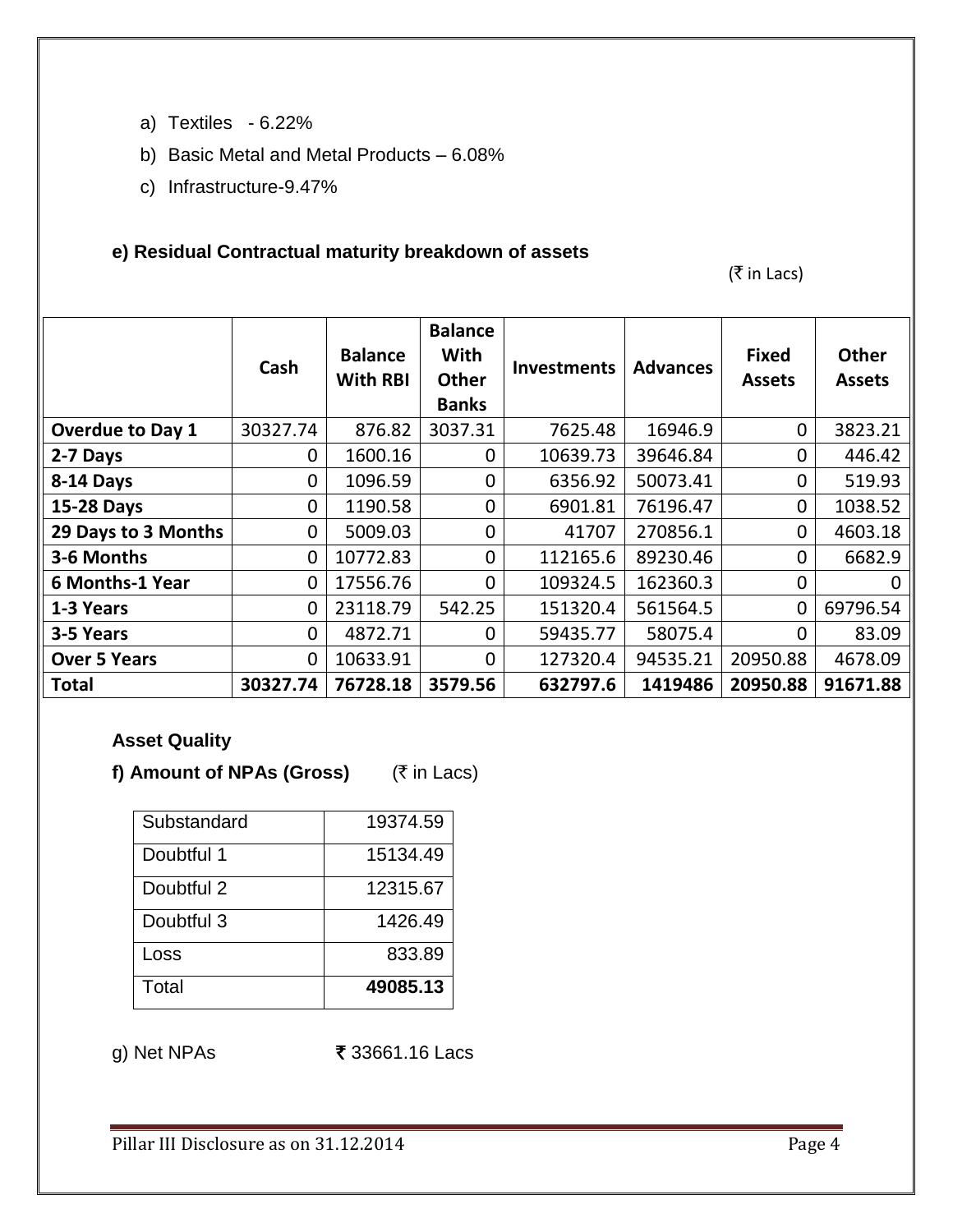h) NPA Ratios:

Gross NPAs to gross advances - 3.40%

Net NPAs to net advances - 2.37%

i) Movement of NPAs (Gross)

 $($ ₹ in.Lacs)

| Opening balance   | 51097.55 |
|-------------------|----------|
| <b>Additions</b>  | 7690.01  |
| <b>Reductions</b> | 9702.43  |
| Closing balance   | 49085.13 |

## j) Movement of provisions for NPAs (₹ in.Lacs)

| Opening balance                   | 8065.54 |
|-----------------------------------|---------|
| Provisions made during the period | 4294.04 |
| Write-back/Write -Off of excess   | 3087.72 |
| provisions                        |         |
| Closing balance                   | 9271.87 |

## j) Amount of Non-performing investments  $\overline{\tau}$  1077.60 lacs

- k) Amount of provisions held for non-performing investments  $\bar{\tau}$  913.60 lacs
- l) Movement of provisions for depreciation on investments

 $($   $\bar{z}$  in. Lacs)

| Opening balance                           | 4327.91  |
|-------------------------------------------|----------|
| Provisions made during the period         | 0.00     |
| Write-off/Write-back of excess provisions | 1359.59* |
| Closing balance                           | 2968.32  |

\* Includes Rs.11.51 lacs utilized for shifting of securities during June 2014.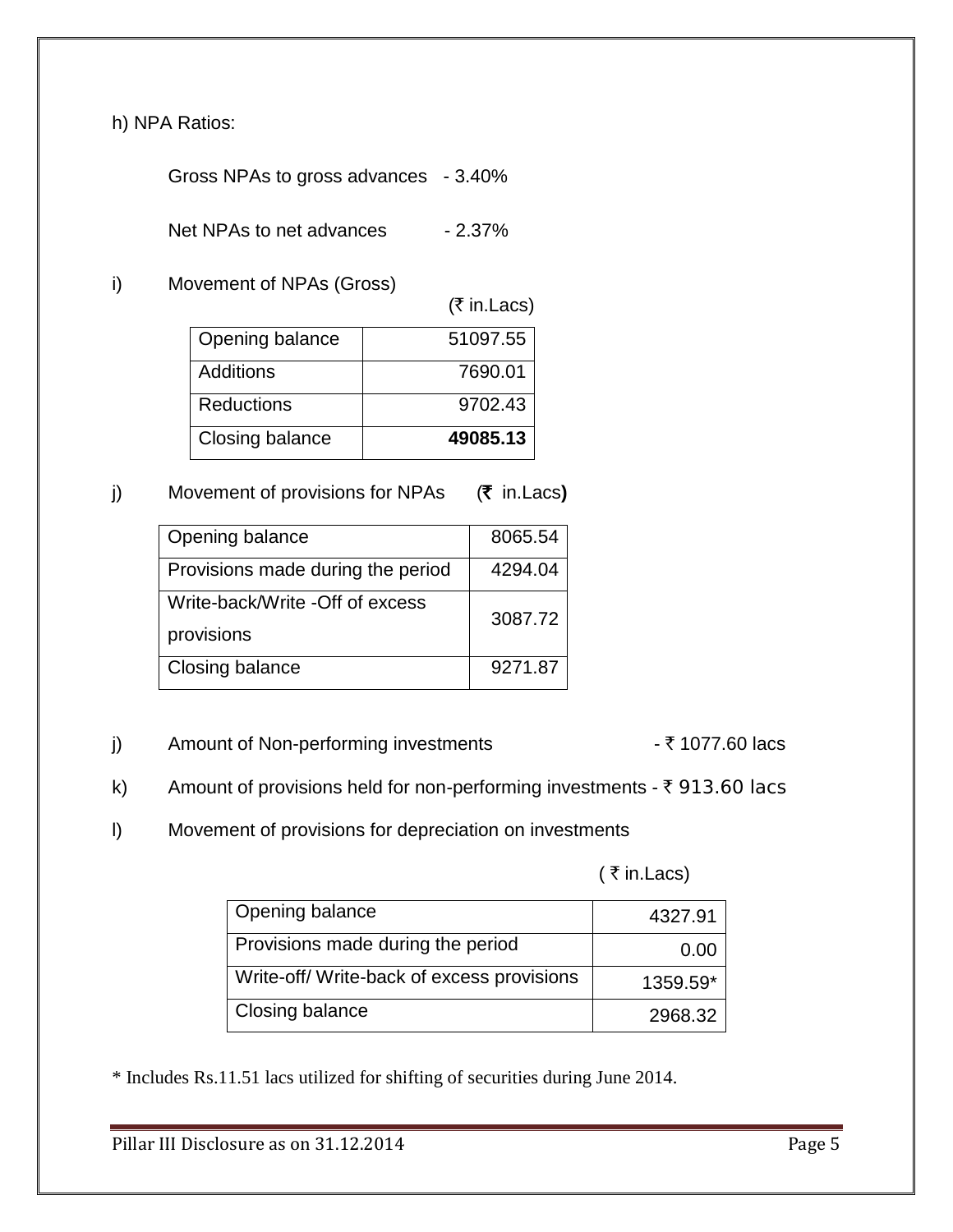# **Table DF- 4- Credit Risk : Disclosures for Portfolios Subject to the Standardized Approach**

#### **Quantitative Disclosures**

a) For exposure amounts after risk mitigation subject to the standardized approach, amount of a bank's outstanding (rated and unrated) in the following three major risk buckets as well as those that are deducted:

| <b>Particulars</b>       | Below 100% Risk |           |           | 100% Risk Weight<br>More than 100% Risk |           |            | <b>Grand Total</b> |            |
|--------------------------|-----------------|-----------|-----------|-----------------------------------------|-----------|------------|--------------------|------------|
|                          | Weight          |           |           |                                         | Weight    |            |                    |            |
|                          | $BV**$          | RWA**     | <b>BV</b> | <b>RWA</b>                              | <b>BV</b> | <b>RWA</b> | <b>BV</b>          | <b>RWA</b> |
|                          |                 |           |           | <b>Fund Based</b>                       |           |            |                    |            |
| Loans & Advances         | 884977.66       | 309818.48 | 325442.38 | 310680.24                               | 231898.40 | 330732.65  | 1442318.44         | 951231.37  |
|                          |                 |           |           |                                         |           |            |                    |            |
| Investments              | 385862.51       | 1053.32   | 0.00      | 0.00                                    | 0.00      | 0.00       | 385862.51          | 1025.00    |
| Other Assets*            | 202187.29       | 14099.17  | 20950.87  | 18317.27                                | 0.00      | 0.00       | 223138.16          | 32416.44   |
|                          |                 |           |           |                                         |           |            |                    |            |
| Loans & Advances         | 395385.68       | 0.00      | 17395.74  | 0.00                                    | 0.00      | 0.00       | 412781.42          | 0.00       |
| Deducted (Taken          |                 |           |           |                                         |           |            |                    |            |
| for Mitigation           |                 |           |           |                                         |           |            |                    |            |
| purpose)                 |                 |           |           |                                         |           |            |                    |            |
| <b>Total Fund Based</b>  |                 |           |           |                                         |           |            |                    |            |
|                          | 1473027.46      | 324970.97 | 346393.25 | 328997.51                               | 231898.40 | 330732.65  | 2051319.11         | 984701.13  |
| Non Fund Based           |                 |           |           |                                         |           |            |                    |            |
| inc. Contingent          |                 |           |           |                                         |           |            |                    |            |
| credit                   | 30451.08        | 9604.57   | 60623.36  | 24539.48                                | 82452.71  | 37672.71   | 173527.15          | 71816.76   |
|                          |                 |           |           |                                         |           |            |                    |            |
| <b>Total Credit Risk</b> |                 |           |           |                                         |           |            |                    |            |
| Exposures                | 1503478.54      | 334575.54 | 407016.61 | 353536.99                               | 314351.11 | 368405.36  | 2224846.26         | 1056517.89 |
|                          |                 |           |           |                                         |           |            |                    |            |

\* other assets includes cash, balance with RBI, balance with other banks, fixed assets and others

#### **\*\* BV: Book Value; RWA: Risk Weighted Assets**

#### **Quantitative Disclosures**

a) For each separately disclosed credit risk portfolio the total exposure (after, where applicable, on –or off balance sheet netting) that is covered by eligible financial collateral after the application